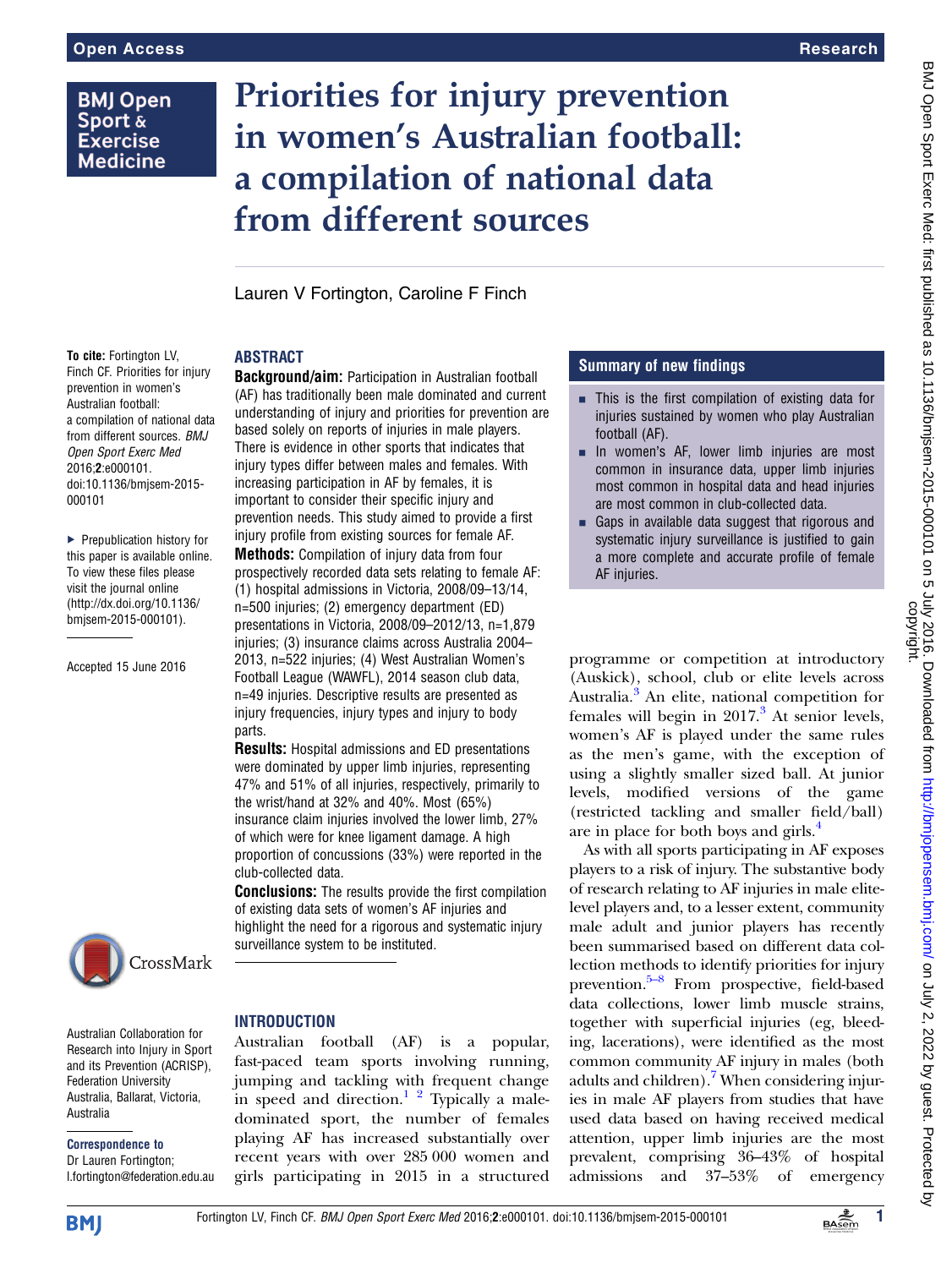department (ED) presentations, with injury types largely comprising fractures and dislocations.<sup>[6](#page-4-0)</sup>

There is reasonable evidence in other team ball sports to suggest that the number and nature of injuries sustained by females differ from those sustained by males. For example, conservative estimates of anterior cruciate ligament (ACL) injuries in team ball sports such as soccer and basketball report females having 2–3 times greater numbers of ACL injuries than males. $9-11$  $9-11$ Similarly, several systematic reviews have reported sex differences in reported concussion incidence, $12-16$  $12-16$  risk factors<sup>[13 17 18](#page-5-0)</sup> and outcomes.<sup>[12 19 20](#page-5-0)</sup> In light of these findings, in other sports it is reasonable to think that there may be differences in the types of injuries sustained by male and female participants of AF.

Following the structure proposed in the Translating Research into Injury Prevention Practice (TRIPP) model, the dominant injuries in female AF participants need to be identified before developing an understanding of the causes of these injuries so that steps can be taken towards their prevention. $21$  The current study was undertaken to gain a first understanding of injuries compiled from multiple sources of existing data, which inherently document different types of injuries. Specifically, the aim of this paper was to describe the number, injury type and body location for commonly reported injuries in female AF participants.

#### **METHODS**

Data on injuries sustained while participating in AF were extracted from three routinely collected injury databases and one single-season league-wide injury data collection. Key features of the databases identified are summarised in [table 1](#page-2-0). Information sought from the data sets for comparison included:

- ▸ Body region injured (eg, upper limb, lower limb);
- ▸ Body part injured (eg, knee, ankle);
- ▸ Nature of injury (eg, laceration, fracture).

Any additional information relating to the cases (state/region played, age or age group) and to the injuries (text narrative, mechanism) was extracted where it was available. Since sources differed in the level of detail presented in the injury descriptions, the data needed to be coded into a consistent format. All information from the club-based data and insurance data were provided at case level while the hospital data were provided as aggregated counts of each variable. This format allowed a broad-level comparison of injuries across data sets. A descriptive analysis of the frequency and types of injuries sustained is presented for all data sources.

#### RESULTS

#### Australiawide insurance claims

There were 522 injury insurance claims from 2004 to 2013 by females for football-related injuries across Australia. Most claims (65%) were for lower limb injuries, involving joint damage (ie, ligament tears and dislocations) or muscle injuries (tears and strains) (12%; [table 2\)](#page-3-0). The category of 'other' lower limb injuries was also large (10%). Upper limb fractures (10%) and upper limb joint damage (8%) made up the remaining of the most frequent injuries. The most frequent specific claim was for knee ligament injuries, accounting for a total of 141 (27%) cases. No further detail on the type of ligament injury, for example, whether it was the anterior cruciate or medial ligament, was available.

#### Victoria—hospital-treated cases

In Victoria, there were 500 hospital admissions relating to football injuries in females. Girls aged 15–19 years (31%) and 10–14 years (24%) comprised the largest proportion of injured cases. Hospital admissions most often involved the upper limb (47%) and the type of injury was reported most commonly as fractures (51%) or joint damage (21%).

Just over half (51%) of ED presentations involved the upper limb, of which 78% were wrist/hand injuries, 11% elbow/forearm and 11% shoulder/upper arm. The most frequent types of injuries treated at an ED were joint damage (47%) and fractures (25%).

#### Western Australia—league-reported cases

There were 49 injuries reported for 43 players (2 injuries were reported in 5 players and 3 injuries in 1 player) from 7 clubs. One-third of reported injuries (33%) were concussion. Joint damage comprised 27% of injuries, mainly involving the knee and ankle. Of the 49 injuries, 40% presented to hospital.

#### **DISCUSSION**

This study was aimed at Stage 1 of the TRIPP framework to gain an understanding of injuries from existing data to shape future injury prevention research and practice for females playing  $AF<sup>21</sup>$  $AF<sup>21</sup>$  $AF<sup>21</sup>$  It is important to establish the nature of the injury problem in female AF, before the relevance of existing injury prevention measures that have been developed for the men's game can be questioned. Through an analysis of four existing data sets, capturing different expected injuries in terms of severity, a profile of the most common injuries reported and treated in female AF was developed for the first time. Across each data source, as expected there was variation in the types of injuries captured, reflecting the types of injuries presenting to each source: lower limb in the insurance data upper limb in hospital data and head injuries in the club data. Insurance claim injuries tend to be for lower limb joint damage as they are more costly to fix and therefore players pursue an injury claim while hospitals/EDs treat people immediately for upper limb fractures. Despite data sources tending to be biased toward specific injury types, these injuries are still important to consider in detail as they are reflective of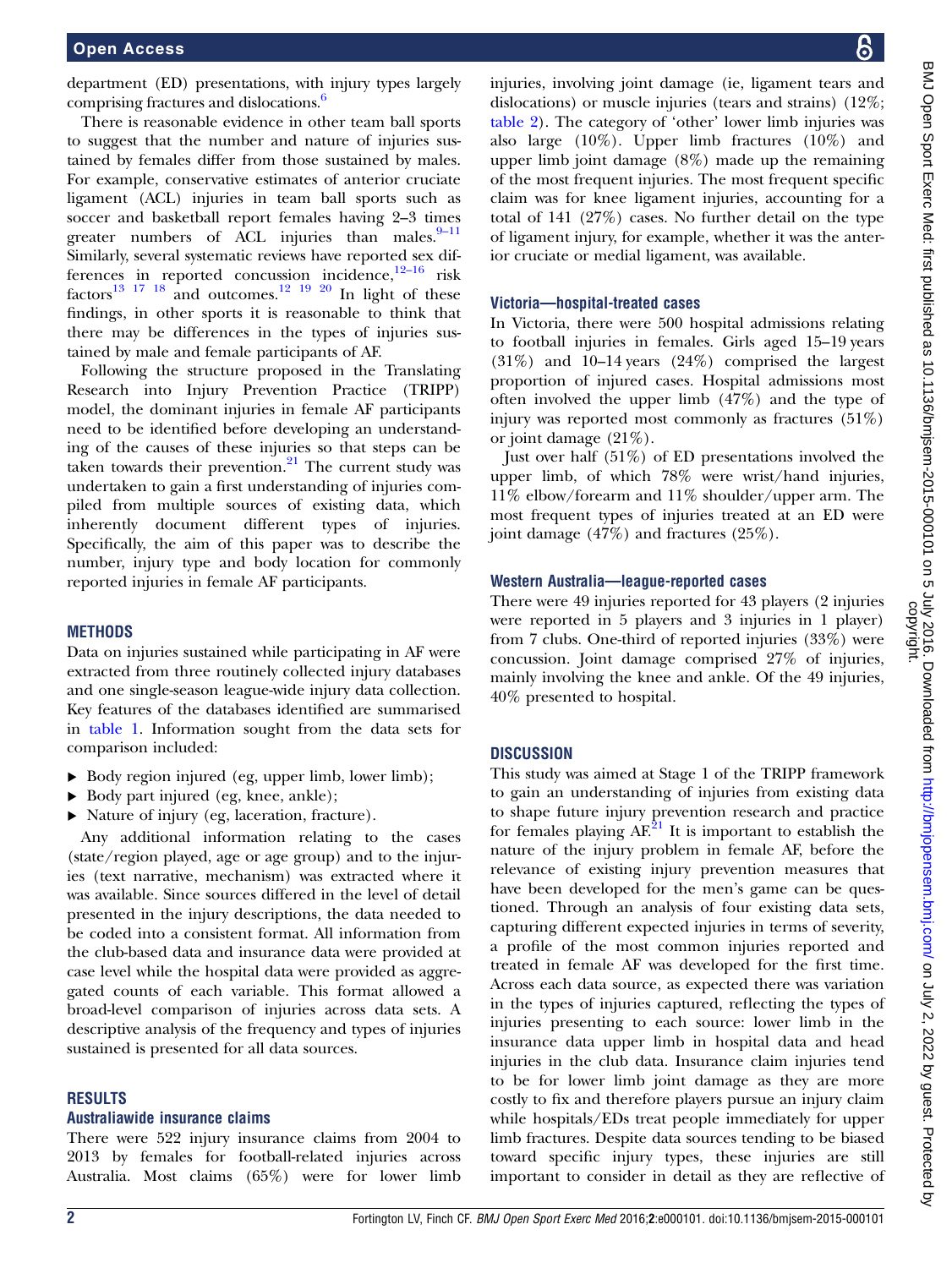|                                        | JLT sport*                                                                                                                                                                                                                              | <b>Victorian Admitted</b><br><b>Episodes Dataset**</b>                                                                                                                                                                       | <b>Victorian Emergency</b><br><b>Minimum Dataset**</b>                                                                                                                                                                        | <b>West Australian</b><br><b>Women's Football</b><br>League                                                                                                                                                  |
|----------------------------------------|-----------------------------------------------------------------------------------------------------------------------------------------------------------------------------------------------------------------------------------------|------------------------------------------------------------------------------------------------------------------------------------------------------------------------------------------------------------------------------|-------------------------------------------------------------------------------------------------------------------------------------------------------------------------------------------------------------------------------|--------------------------------------------------------------------------------------------------------------------------------------------------------------------------------------------------------------|
| Data source                            | Insurance claims cases                                                                                                                                                                                                                  | Hospital admissions                                                                                                                                                                                                          | Emergency<br>presentations                                                                                                                                                                                                    | Club-based collection                                                                                                                                                                                        |
| Injuries<br>included                   | Injuries which had costs<br>that were not covered by<br>Australia's public health<br>system (eg, elective<br>medical procedures such<br>as non-urgent surgeries)<br>or resulted in a substantial<br>loss of income                      | Injuries which required<br>admission to a hospital                                                                                                                                                                           | Injuries for which a<br>person sought treatment<br>at an ED                                                                                                                                                                   | Any self-reported injury<br>sustained during games<br>(no specific definition<br>was provided). Injuries<br>were reported by players<br>to club trainers, with<br>differing experience and<br>qualifications |
| Data<br>extraction                     | All cases of injuries in the<br>football-related database<br>were extracted.<br>subsequently only the<br>player-related injuries were<br>analysed (injury cases<br>sustained in non-playing<br>related activities were not<br>included) | Victorian Injury<br>Surveillance Unit<br>extracted cases for<br>females with ICD-10-AM<br>activity code U5000<br>(Australian Rules<br>Football) or U5008<br>(other specified football)<br>or U5009 (football<br>unspecified) | Victorian Injury<br>Surveillance Unit<br>extracted all data for<br>females with a text<br>narrative that included<br>the term 'football' or<br>variations and<br>derivatives. Cases were<br>manually checked for<br>relevance | Not applicable                                                                                                                                                                                               |
| Age range                              | All                                                                                                                                                                                                                                     | All                                                                                                                                                                                                                          | All                                                                                                                                                                                                                           | 16 years plus                                                                                                                                                                                                |
| Location<br>Population<br>coverage     | Australia-wide<br>Players engaged in<br>football participation<br>(training and games)                                                                                                                                                  | Victoria<br>State-wide collection of<br>data on all admissions to<br>Victorian public and<br>private hospitals                                                                                                               | Victoria<br>39 Victorian public<br>hospital EDs, inclusive of<br>all public hospitals with a<br>24 h service                                                                                                                  | Western Australia<br>Players in the Western<br>Australian Women's<br>Football Leagues-<br>premier, reserve and<br>youth (if over 16 years)                                                                   |
| Dates<br>included                      | January 2004-December<br>2013                                                                                                                                                                                                           | July 2008-June 2014                                                                                                                                                                                                          | July 2008-June 2013                                                                                                                                                                                                           | April-August 2014                                                                                                                                                                                            |
| Associated<br>information<br>available | Area and club played,<br>injury type, date of injury,<br>playing surface, body<br>region injured, month,<br>weather, age, injury<br>narrative                                                                                           | Injury type, body region<br>injured, body part<br>injured, player age,<br>cause, location injury<br>occurred, length of stay                                                                                                 | Injury type, body region<br>injured, body part<br>injured, player age,<br>cause, location injury<br>occurred                                                                                                                  | Date of injury, venue,<br>age, injury, pre-existing<br>injury, cause, treatment<br>required, timing of injury<br>in game, expected<br>weeks out of game,<br>injury narrative                                 |
| Number of<br>records<br>included       | 522                                                                                                                                                                                                                                     | 500                                                                                                                                                                                                                          | 1879                                                                                                                                                                                                                          | 49                                                                                                                                                                                                           |
| Case capture                           | 100% (based on JLT being<br>the insurance provider of<br>all AF clubs)<br>*JLT Sport is a division of Jardine Lloyd Thompson Pty Limited.                                                                                               | 100% (based on<br>information provided by<br>the Victorian Injury<br>Surveillance Unit)                                                                                                                                      | 89% (based on<br>information provided by<br>the Victorian Injury<br>Surveillance Unit)                                                                                                                                        | Unknown                                                                                                                                                                                                      |

<span id="page-2-0"></span>Table 1 Key data collection features of included data sets for female Australian football injuries

\*\*Data from VAED and VEMD was obtained from the Victorian Injury Surveillance Unit.

ED, emergency department.

cases that have a high individual health and economic burden.

## Lower limb injuries

Lower limb joint injuries were within the top two body regions in all data sources. When looking into the narratives and detail of these injuries, where available, many were reported to be ligamentous injuries of the knee. The prevention of knee injuries in females is a wellknown priority for all sports where jumping, landing, cutting and rapid change of direction is required.<sup>[22](#page-5-0)</sup> Because of the relatively serious outcomes associated with ACL injury, which often requires surgery and time off sport, these injuries have been extensively researched in team ball sports particularly in relation to genderbased risk factors including anatomical and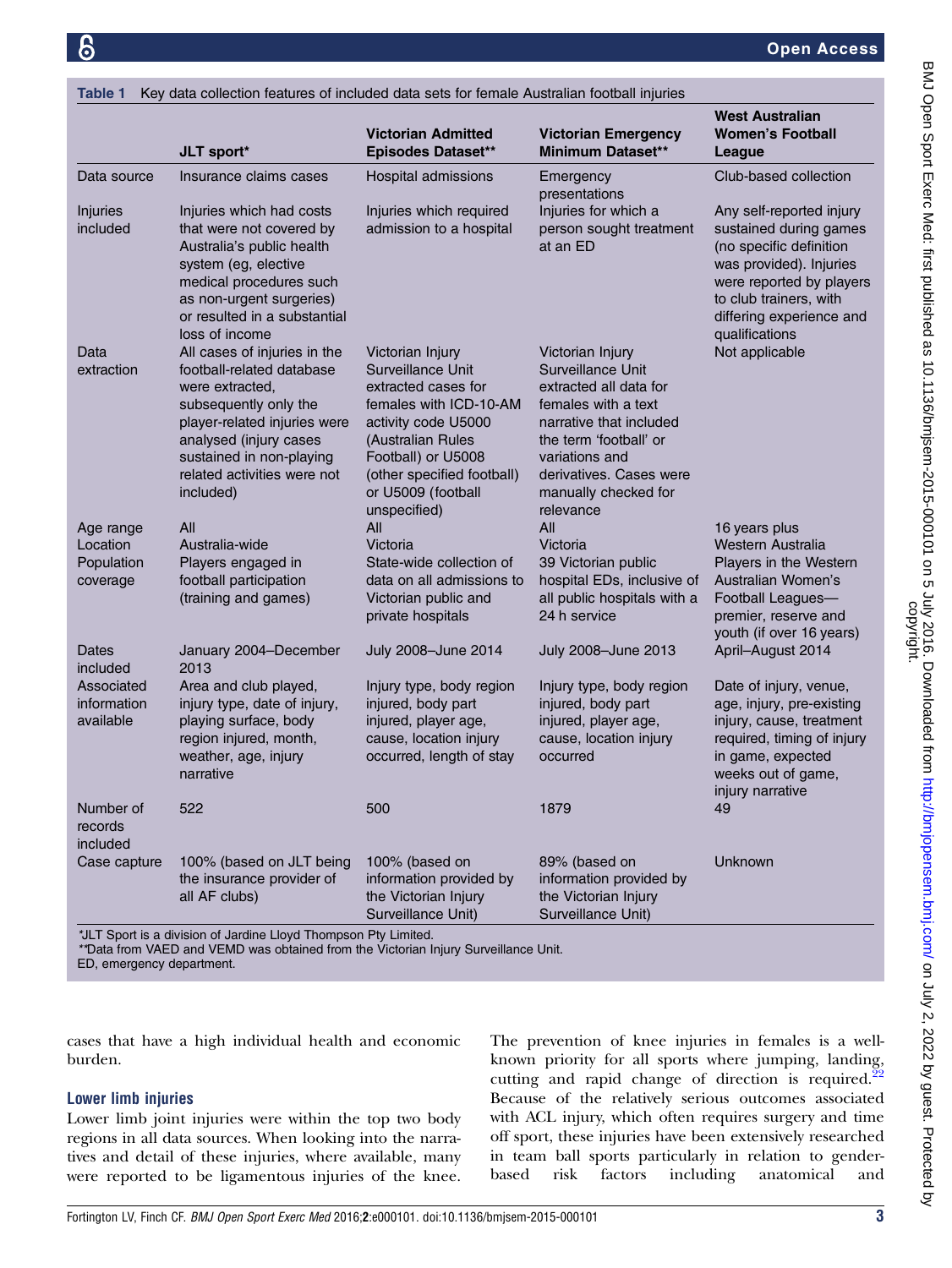<span id="page-3-0"></span>

|                  | <b>Insurance</b><br>claims $n$ $%$ | <b>Hospital</b><br>admissions n (%) | <b>Emergency</b><br>presentations n (%) | <b>Club based</b><br>$n$ (%) |
|------------------|------------------------------------|-------------------------------------|-----------------------------------------|------------------------------|
| Body region      |                                    |                                     |                                         |                              |
| Face, head, neck | 40(7.6)                            | 117 (23.4)                          | 309(16.4)                               | 19(38.8)                     |
| <b>Trunk</b>     | 23(4.4)                            | 11 $(2.2)$                          | 56(3.0)                                 |                              |
| Lower limb       | 340(65.1)                          | 122 (24.4)                          | 512 (27.2)                              | 18 (36.7)                    |
| Upper limb       | 107(20.5)                          | 237 (47.4)                          | 958 (51.0)                              | 9(18.4)                      |
| Other            | 12(2.3)                            | 0(0)                                | 32(1.7)                                 | $\star$                      |
| Injury type      |                                    |                                     |                                         |                              |
| Superficial      | 10(1.9)                            | 7(1.4)                              | 202 (10.8)                              | $\star$                      |
| Fracture         | 101 (19.3)                         | 253 (50.6)                          | 464 (24.7)                              | 9(18.4)                      |
| Joint damage     | 238 (45.6)                         | 107(21.4)                           | 875 (46.6)                              | 13(26.5)                     |
| <b>Muscle</b>    | 64 (12.3)                          | 20(4.0)                             | 108(5.7)                                |                              |
| Concussion       | 5(1.0)                             | 49 (9.8)                            | 61(3.2)                                 | 16(32.7)                     |
| Other            | 104 (19.9)                         | 54 (10.8)                           | 159 (8.5)                               | $\star$                      |

biomechanical differences.<sup>[23](#page-5-0)</sup> While incidence rates of knee injury vary by s[port,](#page-5-0) they are consistently higher in females than males. $24-26$  The increased risk varies by age, sport and whether players have exposure to a preventative training programme. $^{27}$  It is likely that females who play AF will also have a higher risk of knee injuries than men, and specifically, a higher risk of ACL injury. Although research from other sports provides some insights towards knee injury prevention, specific research focused on females who play AF is recommended to confirm the mechanism behind these injuries. It is important to understand the mechanism of injury not only because of the apparent high number and burden of these injuries and also because strong evidence exists to support AF-specific injury prevention measures targeted at the player/sport, including [rule](#page-5-0) changes<sup>[28](#page-5-0)</sup> or specific exercise training programmes. $29-34$ 

## Upper limb injuries

Wrist, hand and finger injuries (including dislocations, fractures and sprains) appear to have a high treatment burden with half of all ED presentations being for upper limb injuries. This finding is supported by research in Ladies Gaelic football, a sport featuring many similarities to AF, where females have reported a relatively high proportion of finger fractures compared to other injuries. $35-37$  $35-37$  Limited information was available on the mechanism of this injury, with the hospital and ED data suggesting either 'falls' or 'being hit/stuck/crushed' as the underlying cause. This raises questions of whether players are hit/struck in a tackle situation or if players' hands are incorrectly positioned when taking a mark (catching the ball) and are subsequently hit by the ball. Similarly, are players falling awkwardly on an outstretched arm when landing from a jump or being tackled? Little information on the cause or mechanism of upper limb injuries is available in the literature and they stand out as

a target area for understanding of the mechanism of injury and how these injuries might be prevented.

## **Concussion**

There was a very high proportion of concussion injuries in the WAWFL data (33%) and also a relatively high proportion from the hospital admissions (10%). In community men's AF, concussions generally represent 3–4% of all injuries.[38](#page-5-0)–<sup>41</sup> It is possible that the WAWFL data reflect recent efforts to promote awareness of the injury from the sport's peak body and a fear surrounding the injury outcomes driving greater reporting of the injury. However, a higher incidence of concussion has been reported for females, compared with males, in other team ball sports. $12-16$  $12-16$  Given the somewhat high proportions of apparent concussion in female AF, further insight to the number and mechanism of these injuries certainly warrants investigation. There is currently very limited information on mechanism of concussion in community AF for either males or females, so measures aimed at preventing the specific game-situations that lead to concussion cannot be suggested with confidence.[41](#page-5-0) Until specific information is known, female AF players and their coaches, should be encouraged to follow existing AFL concussion management guidelines[.42](#page-5-0) In addition, it might be useful for coaches, trainers and players to recognise concussion as a significant injury in females who play AF and that it may take longer for females to fully recover and return to play.

## Limitations

This analysis of existing data sources provided a relatively quick and inexpensive method for gaining valuable novel insight to female injuries in AF. The hospital and insurance data sets were chosen on the basis of the authors' prior experience with them. To supplement these, the club-based data were suggested by the AFL Women's League as the only club-based surveillance effort to date.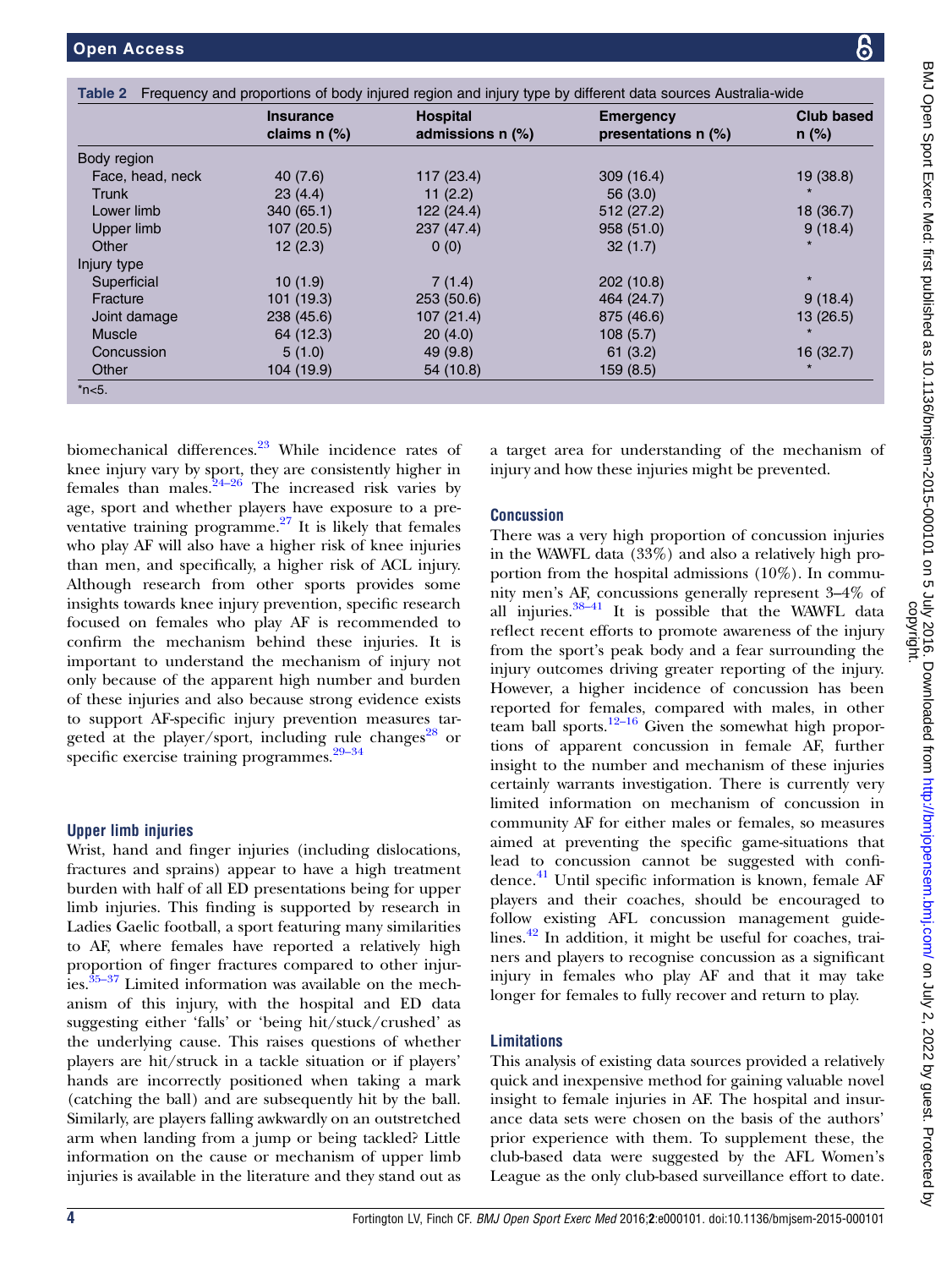The Victorian Admitted Episodes Dataset (VAED) and indication that some of the risks for females, in terms of types of injury sustained, may be different in both magnitude and nature to those reported in the male form of the sport. These existing data sets provided some basic information about the key injuries in female AF, but it is very clear that there is an immediate need to undertake formal injury surveillance in this rapidly developing form of the game. Twitter Follow Lauren Fortington at [@lfortington and Caroline Finch](http://twitter.com/lfortington) [@CarolineFinch](http://twitter.com/lfortington) Acknowledgements The authors thank Dr Alex Donaldson for his work on the broader FootyWISE project and Jan Cooper, Female Football Development Manager, for her support of the project. The authors thank the Victorian Injury Surveillance Unit (VISU) at Monash University, JLT Sport (a division of Jardine Lloyd Thompson Pty Ltd), and the Western Australian Women's Football League, for provision of data used in this study. ACRISP is one of the International Research Centres for the Prevention of Injury and Protection of Athlete Health supported by the International Olympic Committee (IOC). Contributors LVF and CFF designed the study, collected and analysed the (ID1058737).

data and prepared the manuscript for publication.

Funding The study was funded by the Australian Football League (AFL) Research Board. The AFL had no input to the conduct of the study or interpretation of results. Caroline Finch is funded by a National Health and Medical Research Council (NHMRC) Principal Research Fellowship

Competing interests None declared.

Ethics approval The project was approved by the Federation University Human Research Ethics Committee (approval number C15-001).

Provenance and peer review Not commissioned; externally peer reviewed.

Data sharing statement No additional data are available.

Open Access This is an Open Access article distributed in accordance with the Creative Commons Attribution Non Commercial (CC BY-NC 4.0) license, which permits others to distribute, remix, adapt, build upon this work noncommercially, and license their derivative works on different terms, provided the original work is properly cited and the use is non-commercial. See: [http://](http://creativecommons.org/licenses/by-nc/4.0/) [creativecommons.org/licenses/by-nc/4.0/](http://creativecommons.org/licenses/by-nc/4.0/)

## **REFERENCES**

- 1. Australian Bureau of Statistics. Feature article 1: Football: Four games, one name. Secondary Feature article 1: Football: Four games, one name. [http://www.abs.gov.au/AUSSTATS/abs@.nsf/](http://www.abs.gov.au/AUSSTATS/abs@.nsf/Previousproducts/4156.0.55.001Feature%20Article1May%202009?opendocument&tabname=Summary&prodno=4156.0.55.001&issue=May%202009&num=&view=) [Previousproducts/4156.0.55.001Feature%20Article1May%202009?](http://www.abs.gov.au/AUSSTATS/abs@.nsf/Previousproducts/4156.0.55.001Feature%20Article1May%202009?opendocument&tabname=Summary&prodno=4156.0.55.001&issue=May%202009&num=&view=) [opendocument&tabname=Summary&prodno=4156.0.55.](http://www.abs.gov.au/AUSSTATS/abs@.nsf/Previousproducts/4156.0.55.001Feature%20Article1May%202009?opendocument&tabname=Summary&prodno=4156.0.55.001&issue=May%202009&num=&view=) [001&issue=May%202009&num=&view=](http://www.abs.gov.au/AUSSTATS/abs@.nsf/Previousproducts/4156.0.55.001Feature%20Article1May%202009?opendocument&tabname=Summary&prodno=4156.0.55.001&issue=May%202009&num=&view=) (accessed 10 March 2016).
- 2. Australian Football League. Laws of the game. Secondary Laws of the game.<http://www.afl.com.au/laws> (accessed 9 March 2016).
- 3. Australian Football League. 118th Annual Report. 2014 [http://www.](http://www.afl.com.au/afl-hq/annual-reports) [afl.com.au/afl-hq/annual-reports](http://www.afl.com.au/afl-hq/annual-reports) (accessed 11 November 2015).
- 4. Australian Football League. Womens Football Match Guide. Secondary Womens Football Match Guide. [http://www.](http://www.aflcommunityclub.com.au/fileadmin/user_upload/Play_AFL/Multicultural/AF_2842_1014_Womens_Football_Match_Guide_web_lores.pdf) [aflcommunityclub.com.au/fileadmin/user\\_upload/Play\\_AFL/](http://www.aflcommunityclub.com.au/fileadmin/user_upload/Play_AFL/Multicultural/AF_2842_1014_Womens_Football_Match_Guide_web_lores.pdf) [Multicultural/AF\\_2842\\_1014\\_Womens\\_Football\\_Match\\_Guide\\_web\\_](http://www.aflcommunityclub.com.au/fileadmin/user_upload/Play_AFL/Multicultural/AF_2842_1014_Womens_Football_Match_Guide_web_lores.pdf) [lores.pdf](http://www.aflcommunityclub.com.au/fileadmin/user_upload/Play_AFL/Multicultural/AF_2842_1014_Womens_Football_Match_Guide_web_lores.pdf) (accessed 9 May 2016).
- 5. Chalmers S, Magarey ME, Scase E. Junior Australian football injury research: are we moving forward? [Phys Ther Sport](http://dx.doi.org/10.1016/j.ptsp.2013.06.001) 2013;14:175-82.
- 6. Ekegren CL, Gabbe BJ, Finch CF. Medical-attention injuries in community Australian football: a review of 30 years of surveillance data from treatment sources. [Clin J Sports Med](http://dx.doi.org/10.1097/JSM.0000000000000108) 2015;25:162-72.
- 7. Finch CF, Gabbe B, White P, et al. Priorities for investment in injury prevention in community Australian football. [Clin J Sport Med](http://dx.doi.org/10.1097/JSM.0b013e31829aa3e8) 2013;23:430–8.
- 8. Orchard JW, Seward H, Orchard JJ. Results of 2 decades of injury surveillance and public release of data in The Australian Football League. [Am J Sports Med](http://dx.doi.org/10.1177/0363546513476270) 2013;41:734-41.

# <span id="page-4-0"></span>While the efforts of the WAWFL to set up a prospective club-based injury collection are commendable, there appeared to be a tendency to report only the most severe of injuries or considered to be high-risk, given the high proportion of concussions. All injuries in the WAWFL were self-reported, with no confirmation of medical diagnosis. A reliance on club volunteers and limited medical resources can be challenging enough to a competition without the added burden of injury reporting, so incentives to participate and education on the importance of reporting all injuries might be required.<sup>[43](#page-5-0)</sup>

the Victorian Emergency Minimum Dataset are only available for one state (Victoria) and provide information only on the subset of more severe injuries that is, those requiring emergency and hospital management. Errors in coding and classification can occur and therein present either an overestimation or underestimation of injury frequency. $44$  For example, in the VAED, it is standard to recode 'unspecified football' codes to AF based on the assumption that it is the most common sport for the region. However, it is possible that these cases could include other football codes (soccer, touch football, rugby, etc), thereby providing an overestimate of admissions related to AF. In contrast, cases may not have been coded for activity at all, which can be the case in an ED setting, therein underestimating the injury frequency. Data are provided as aggregate results, meaning that while age groups are identified, they are not linked to specific injury types, just the number of events so more detailed analyses were not possible. However, the injuries in the hospital data sets were common in younger age groups and likely reflective of higher participation rates among youth participants. More broadly, the compiled data sets mainly covered injuries considered as acute or traumatic, that is, hospital and insurance data. Therefore, overuse or chronic-onset injuries may have been largely missed along with injuries that were managed at a community health level, for example by a general practitioner or physiotherapist.

While drawing on these existing data sources provides insight to injury types and body regions affected, the sources offer no data relating to player exposure to injury and therefore injury incidence rates were not able to be calculated. Similarly, the data are limited, in that it provided no detail on the severity of injury or the impact of the injury to players' ongoing participation. Furthermore, the data limitations precluded us from making formal comparisons to injury data from other sports settings. These limitations support a need to implement an ongoing, prospective injury surveillance system in female AF across all levels of participation.

# **CONCLUSION**

The data available to report are likely to underrepresent female AF participants and are unlikely to be completely accurate, yet, importantly they do provide a first